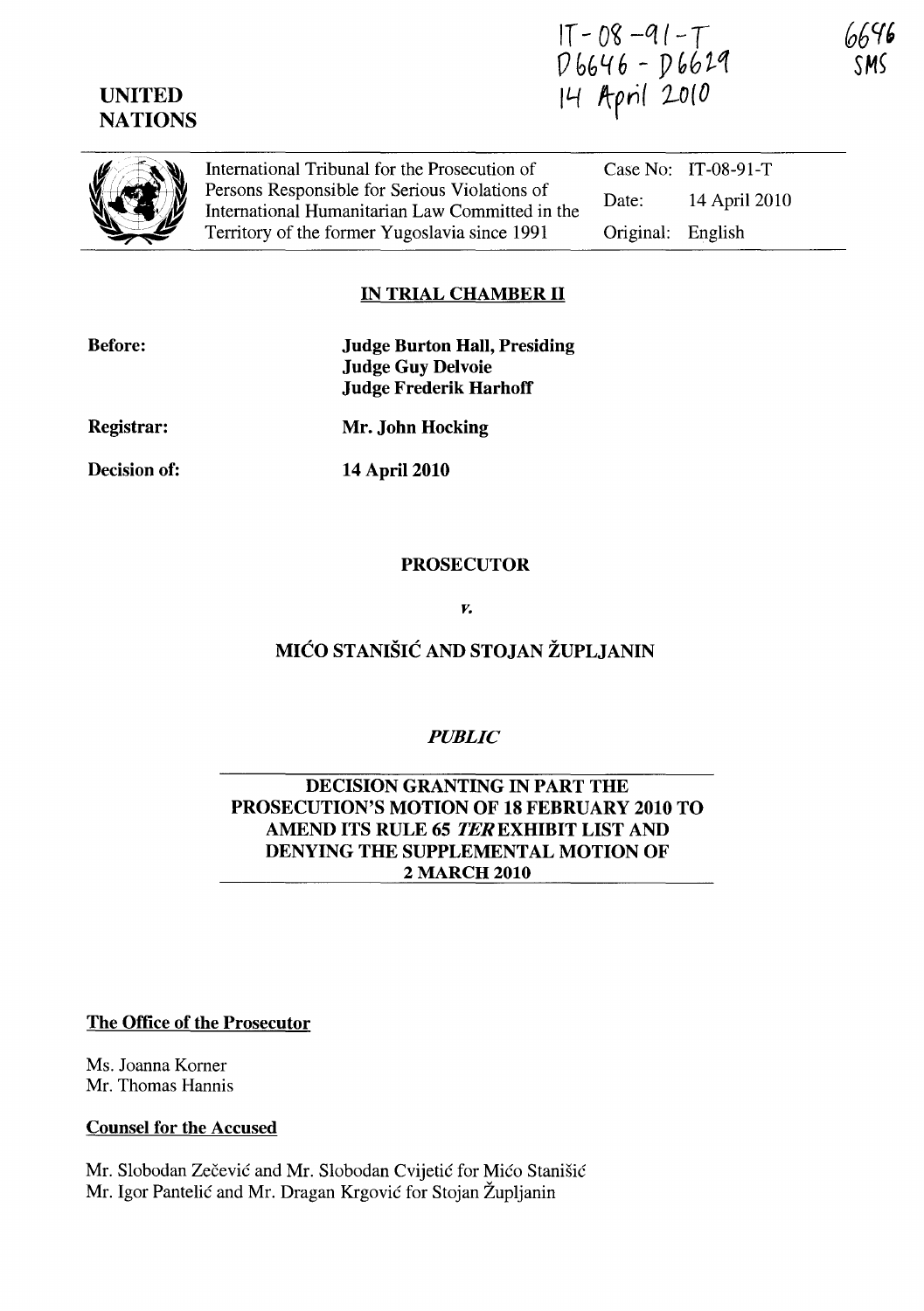**TRIAL CHAMBER 11** ("Trial Chamber") of the International Tribunal for the Prosecution of Persons Responsible for Serious Violations of International Humanitarian Law Committed in the Territory of the former Yugoslavia since 1991 ("Tribunal") is seised of:

- "Prosecution's motion to amend its Rule 65 *ter* list of exhibits", filed on 18 February 2010 ("Motion"), whereby the Prosecution seeks leave to add 98 exhibits<sup>1</sup> to and to remove 109 exhibits<sup>2</sup> from its Rule 65 *ter* list, and
- "Prosecution's supplemental motion to Prosecution's motion to amend its Rule 65 *ter* list of exhibits", filed on 2 March 2010 ("Second Supplemental Motion"), whereby the Prosecution renews its request "in relation to 20 [of the 98] documents relating to communications within RSMUP",<sup>3</sup> the addition of which to the Prosecution's Rule 65 *ter* list was denied by the Trial Chamber in an oral decision of 25 February 2010 ("First Oral Decision").<sup>4</sup>

# **I. PROCEDURAL HISTORY**

1. On 16 February 2007, before the joinder of the cases against Mico Stanisic and Stojan Zupljanin, the Prosecution filed pursuant to Rule 65 *terCE)* of the Rules of Procedure and Evidence ("Rules") a revised pre-trial brief and related submissions, which included a list of exhibits it intended to offer in the case of Mico Stanisic.<sup>5</sup> On 21 May 2008, the Prosecution sought to amend that exhibit list "by removing 741 items from the exhibit list and by adding 363 items".<sup>6</sup>

2. On 23 September 2008, the cases against Mico Stanišic and Stojan Župljanin were joined.<sup>7</sup> On 8 May 2009, the Trial Chamber ordered the Prosecution to file, *inter alia,* "a consolidated list of exhibits it intends to proffer" as specified in Rule 65 *ter(E)(iii)* and declared moot the Prosecution's

<sup>&</sup>lt;sup>1</sup> The Trial Chamber notes a discrepancy in the number of exhibits the Prosecution proposes: while the Prosecution proposes the addition of 98 documents in paragraph 1 of the Motion, it appears to seek to add 95 documents in paragraph 3 of the Motion. The Trial Chamber counts 94 documents as listed at Annex A, B, C. D, E and F to the Motion.

 $2$  The Trial Chamber counts 108 documents as listed at Annex G to the Motion.

<sup>3</sup> Second Supplemental Motion, para. 1, referring to Rule 65 *ter* nos. 3500 to 3520 with the exception of Rule 65 *ter* no. 3507 that was tendered as Rule 65 *fer* no. 10146 and admitted into evidence as P395 on 19 November 2009.

 $4$  Hearing, 25 Feb 2010, T. 6856-6858.

*<sup>5</sup> Prosecutor v. Mico Stanisic,* Case No. 1T-04-79-PT, Prosecution's revised pre-trial brief, 16 Feb 2007.

<sup>6</sup>*Prosecutor v. Mi(fo Stanisic,* Case No. IT-04-79-PT, Prosecution's motion seeking leave to amend its Rule *65ter*  exhibit list, with confidential annexes, 21 May 2008, para. l.

*<sup>7</sup> Prosecutor v. Stanisic,* Case No. 1T-04-79-PT and *Prosecutor v. Zupljanin,* Case No. IT-99-3 6/2-PT, Decision on Prosecution's motion for joinder and for leave to consolidate and amend indictments, 23 Sep 2008.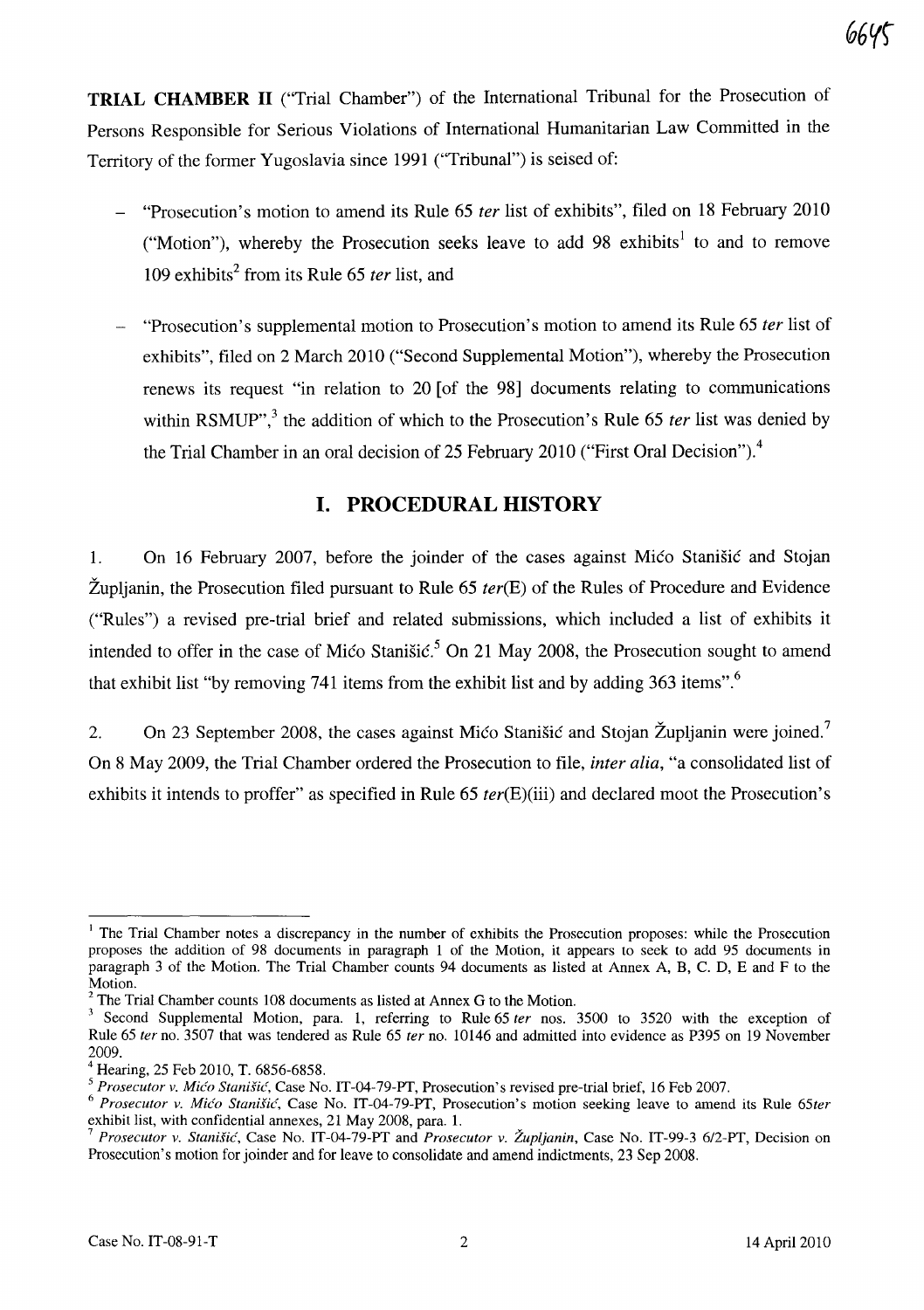motion of 21 May 2008 to amend its Rule 65 *ter* exhibit list.<sup>8</sup> On 8 June 2009, the Prosecution filed a consolidated pre-trial brief and related submissions pursuant to Rule 65  $ter(E)$  in the joined case.<sup>9</sup>

3. On 23 February 2010, the Defence of Mico Stanisic ("Stanisic Defence") responded to the Motion, objecting in part ("Response").<sup>10</sup> On 24 February 2010, the Defence of Stojan Župljanin ("Zupljanin Defence", collectively "Defence") responded that it joined in the response of the Stanišić Defence.<sup>11</sup>

4. On 25 February 2010, the Trial Chamber issued the First Oral Decision whereby it denied the Motion in respect to 23 of the documents subject of the Motion and decided to remain seised of the Motion in all other respects. $12$ 

5. On 26 February 2010, the Prosecution filed a supplemental motion to the Motion ("First Supplemental Motion"), whereby it renewed its request to add to its exhibit list proposed Rule 65 *ter* nos. 3563, 3565 and 3569 that are also subject of the Motion. 13

6. On 2 March 2010, the Prosecution sought leave to reply and replied to the Response ("Reply").<sup>14</sup> The Trial Chamber will grant leave to reply.

7. On 3 March 2010, after hearing the parties on the matter in court, the Trial Chamber granted the First Supplemental Motion and allowed the Prosecution to add proposed Rule 65 *ter* nos. 3563, 3565 and 3569 to its exhibit list ("Second Oral Decision"). 15

8. On 10 March 2010, the Stanisic Defence objected to the Second Supplemental Motion, as did the Zupljanin Defence on 16 March 2010 ("Stanisic Supplemental Response" and "Zupljanin Supplemental Response", respectively).<sup>16</sup>

 $8$  Scheduling order for submission of pre-trial-briefs and other material pursuant to Rule 65 *ter*, 8 May 2009, p. 3.

<sup>&</sup>lt;sup>9</sup> Prosecution's pre-trial brief, 8 Jun 2009.

 $10$  Response by Mr. Stanišić to Prosecution's motion to amend its 65ter list of exhibits, 23 Feb 2010.

<sup>&</sup>lt;sup>11</sup> Hearing, 24 Feb 2010, T. 6855.

 $12$  Hearing, 25 Feb 2010, T. 6856-6858. The 23 documents are Rule 65 ter nos. 3500 to 3520, 3557 and 3559.

<sup>&</sup>lt;sup>13</sup> Prosecution's supplemental motion for leave to amend its rule 65ter exhibit list with regard to documents related to ST-80, ST-81 and  $\hat{\text{ST}}$ -179, confidential, 26 Feb 2010.

<sup>&</sup>lt;sup>14</sup> Prosecution's motion seeking leave to reply and proposed reply to Defence response to Prosecution motion to amend its 65 ter list of exhibits, 2 Mar 2010.

Hearing, 3 Mar 2010, T. 7193-7195.

<sup>&</sup>lt;sup>16</sup> Response by Mr. Stanišić to Prosecution's supplemental motion to Prosecution motion to amend its 65ter list of exhibits, 10 Mar 2010; Župljanin response to Prosecution's supplemental motion to Prosecution motion to amend its 65ter list of exhibits, 16 Mar 2010.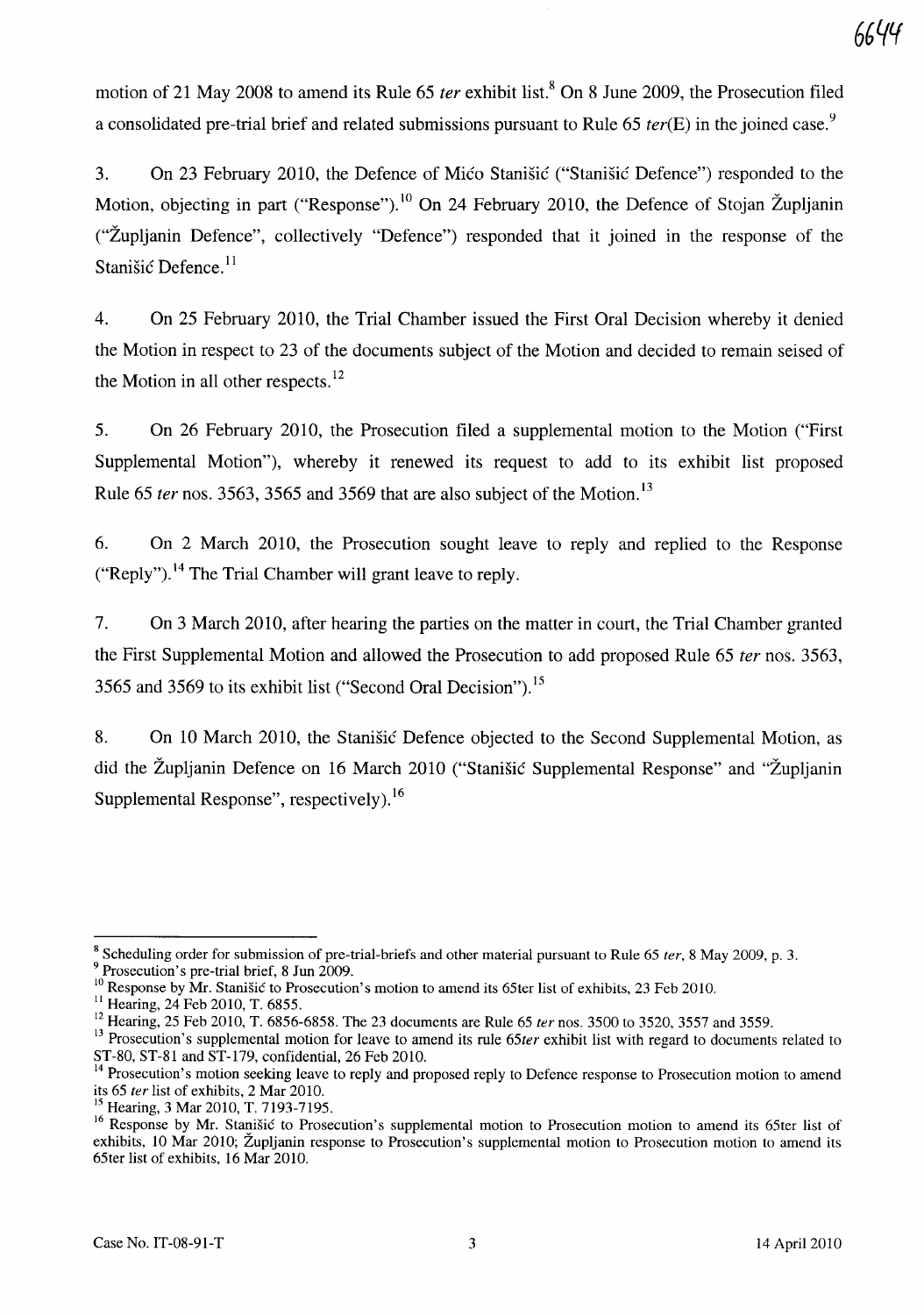## **11. SUBMISSIONS**

#### **A. General submissions**

9. The Prosecution groups the documents it seeks to add into seven different categories: (1) documents related to communications within RSMUP, (2) documents stemming from recent interviews, (3) intercepts of conversations, (4) "Miloš" documents, (5) recently received or reevaluated documents, (6) previously withdrawn documents and (7) technical matters.

10. The Prosecution argues that "Trial Chambers have granted Prosecution motions to amend *65ter* lists [ ... ] at late stages of the trial itself, thus demonstrating the proper flexible approach to the exercise of their discretion."<sup>17</sup>

ll. The Prosecution submits that after filing its pre-trial brief it "interviewed new witnesses in the course of its investigations and [that] certain issues have become clearer as the trial progresses [exposing] the relevance of the documents the Prosecution presently seeks to add to its list."<sup>18</sup> It submits that of "the 95 *[sic]* proposed exhibits, 19 were formerly included in the *65ter* list and subsequently withdrawn in a motion", that "the documents are relevant" and that they "can and will be utilised with forthcoming witnesses and will enhance the Trial Chamber's ability to consider the issues in the case."<sup>19</sup> The Prosecution further submits that all the documents have been disclosed to the Defence. $20$ 

12. In response, the Defence submit that the Prosecution "should not be allowed to expand and modify its case as the trial progresses", arguing that the Prosecution is "presumed to know its case long before filing its Pre-Trial Brief' and submitting that "in this case the Prosecution files for amendments either right before or after every third witness testifies.<sup> $21$ </sup> The Defence submits that the Prosecution's practice "is not only contrary to the existing jurisprudence, but it also creates a problem in keeping track of changes for all parties to the case".<sup>22</sup> In this respect, the Defence contends that repeated amendments of the Rule 65 *ter* exhibit list raise issues of "compliance with human rights standards of fairness [...] and [infringe] rights of the Accused set out in Articles 20

<sup>&</sup>lt;sup>17</sup> Motion, para. 22.

<sup>18</sup>*Id.,* para. 2.

 $19$  Motion, para. 3.

*<sup>20</sup> Id.,* para. 4.

 $21$  Response, para. 18. See also id., para. 19, where the Defence urges the Trial Chamber to consider "that Mr. Stanistic was indicted on 24 February 2005", that "pre-trial phase in this case lasted for four and a half years" and that the Prosecution "had plenty of time and resources to prepare the case".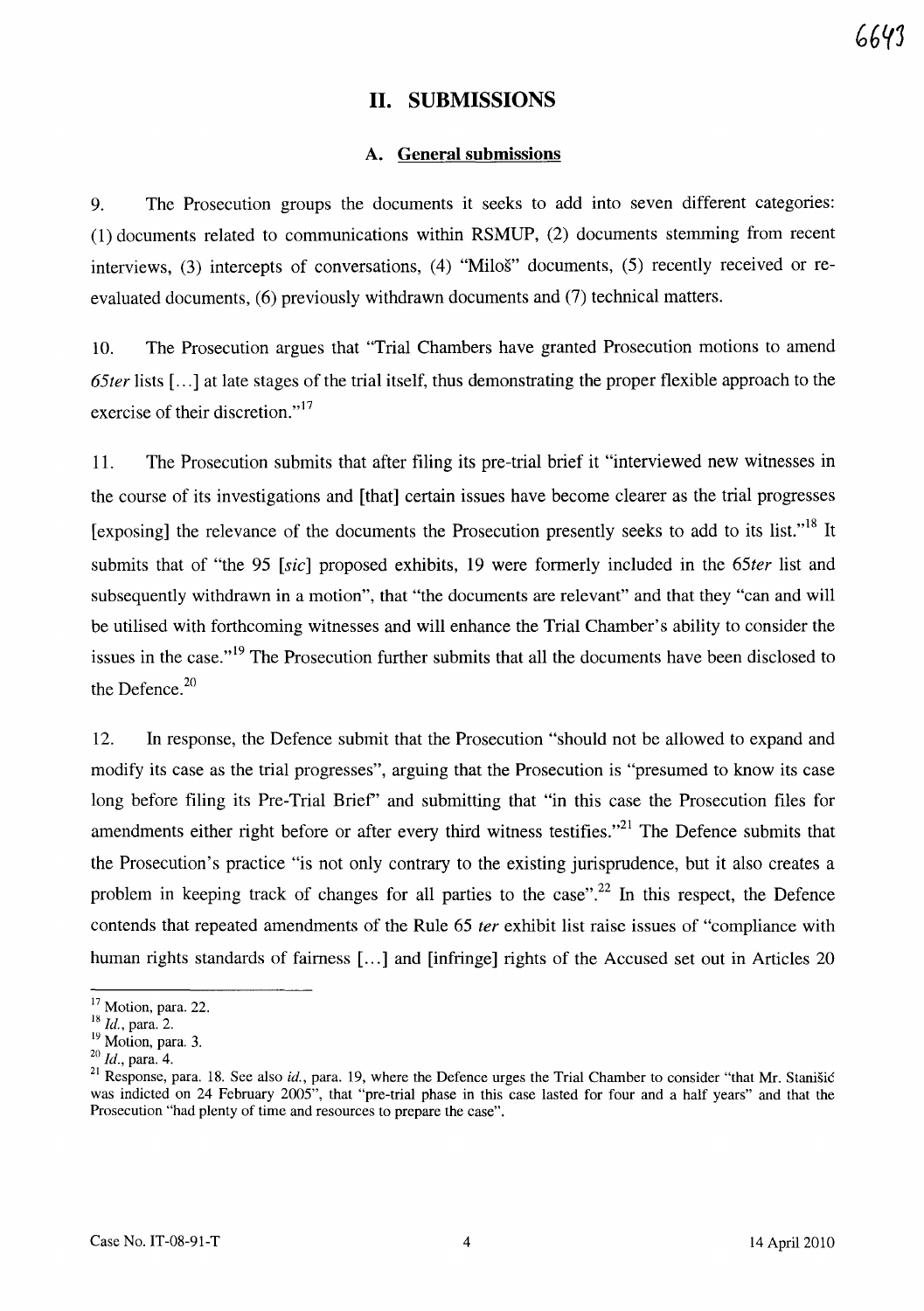and 21 of the Statute".<sup>23</sup> It is the Defence's view that "[a]mendments of the 65ter list can only be exceptions and not a right that the Prosecution can exercise two or even three times a month in the course of the trial. $^{324}$ 

13. In reply, the Prosecution acknowledges the discrepancies in the annexes to the Motion and states that it rectifies them in amended versions of the annexes attached to the Reply.<sup>25</sup> It submits that the Defence's claim that motions seeking to amend a Rule 65ter list of exhibits are "contrary to the existing jurisprudence" is an incorrect statement of the law.<sup>26</sup> The Prosecution submits that it has not reconsidered its case but has only reviewed "the body of documentary evidence it seeks to produce into evidence, as the case progressed and as the Accused reveal or clarify the nature of their defence.<sup>727</sup> The Prosecution states that it "applied restraint when compiling its original 65ter list, being "[m ]indful of the burden on the Trial Chamber" and "the order by the Pre-Trial Chamber [of 8 May 2008] to reduce the scope [of] its case".<sup>28</sup> Lastly, the Prosecution states that as the Defence has not identified "any specific prejudice as a result of the addition of these documents [...] the Trial Chamber should find that the interests of justice call for granting the Prosecution's Motion." $^{29}$ 

#### **B. Specific submissions to categories of documents**

### 1. Documents related to communications within RSMUP (Annex A to the Motion)

14. In the First Oral Decision, the Trial Chamber denied the Motion in respect of this category of documents. However, these documents are also subject of the Second Supplemental Motion, wherein the Prosecution expresses its "understanding that the [First Oral Decision] was not intended to imply permanent exclusion of documents which are manifestly relevant to an issue in the case.<sup>30</sup> The Prosecution argues that it "intends to use these documents with upcoming witnesses ST-126

<sup>&</sup>lt;sup>22</sup> Id., para. 20, where the Defence also argues that "numerous documents the Prosecution seeks to add to the 65ter list are already on the list, while at the same time, the Prosecution seeks to withdraw a number of documents that are already exhibited".

<sup>23</sup>*Id.,* para. 23.

*<sup>24</sup> Ibid.* 

 $25$  Reply, para. 3.

<sup>&</sup>lt;sup>26</sup> Id., para. 4, where the Prosecution also provides examples of instances in other cases where the Rule 65 *ter* exhibit list have been amended.

 $27$  Reply, para. 5, where the Prosecution also argues that "[t]he fact that the Defence were ordered to supplement their pre-trial briefs [ ... ] is a clear demonstration of the reluctance by the Defence to give details of what were issues in the case".

<sup>28</sup>*Ibid.,* referring to *Prosecutor* v. *Mico Stanisic,* Case No. IT-04-79-PT, Interim decision on Prosecution's motion and supplement for leave to amend the indictment, confidential, 4 Apr 2008 and *Prosecutor v. Mićo Stanišić*, Case No. IT-04-79-PT, Invitation pursuant to Rule 73 *bis(D),* 8 May 2008 ("8 May 2008 Invitation"). <sup>29</sup>*Id.,* para. 8.

<sup>&</sup>lt;sup>30</sup> Second Supplemental Motion, para. 5.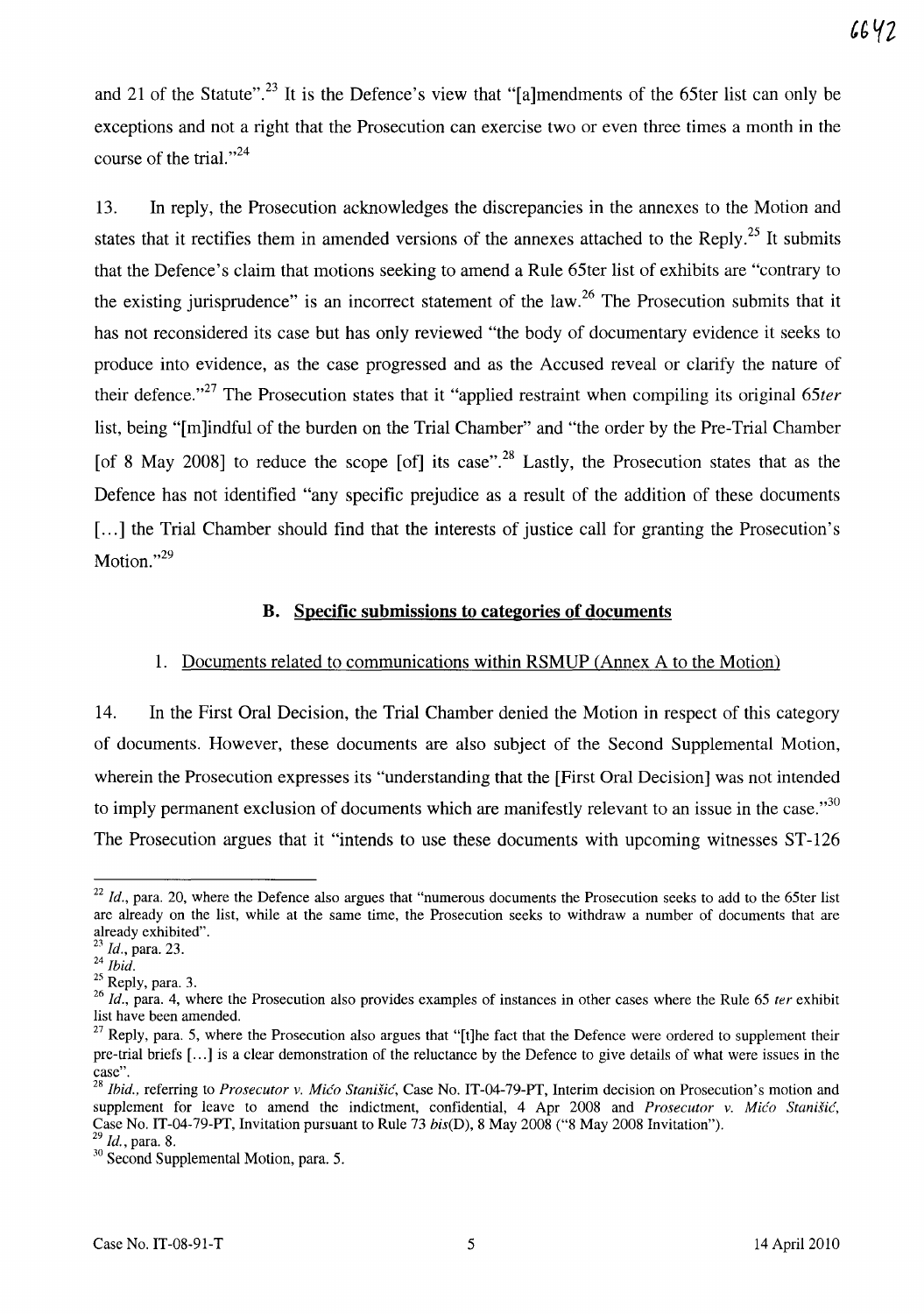and ST-167 [who] will not be called to testify before May  $2010.^{31}$  For these reasons, the Prosecution renews its application for the addition of those documents.

15. The Defence submit that the Prosecution cannot "supplement" the Motion in respect of "what has already been decided on."<sup>32</sup>

### 2. Documents stemming from recent interviews (Annex B to the Motion)

16. The Prosecution submits that this category consists of 23 documents which were "either recently obtained during the course of witness interviews or which were already in the possession of the Prosecution but their relevance was perceived only during the course of these interviews."<sup>33</sup> The Prosecution states that 18 of them "were highlighted or provided during the interview of witness ST-216" and that "the relevance of the remaining six documents was made obvious during the course of the interview of witness ST-214.<sup>34</sup> The Prosecution submits that the documents "were disclosed between September and December 2009, except for five documents [which were] disclosed in early February  $2010.^{35}$ 

17. The Defence argue that the Prosecution does not identify which of these documents were obtained from the "recently" interviewed witnesses and which have been in its possession "while the Prosecution did not see their relevance until [sic] interviewed additional witnesses.<sup>36</sup> The Defence submit that "[i]n any case, the Prosecution interviewed ST-216 on 24 November 2009, while ST-214 was interviewed on 8 September 2009", which, in the Defence's view, would have enabled the Prosecution to file the Motion earlier, giving more notice to the Defence.<sup>37</sup>

18. In reply, the Prosecution submits that it "had in mind the Trial Chamber's repeated guidance, that overly inclusive lists of exhibits may be counterproductive when assessing the totality of evidence at the end of trial" and that for this reason, "the Prosecution assessed the existing documents on its list of exhibits prior to filing this consolidated Motion.<sup>38</sup> The Prosecution also submits that the Defence's contention that the Prosecution failed to indicate "which of these documents were obtained recently and which ones were already in its possession

<sup>31</sup>*Id.,* para. 6.

<sup>&</sup>lt;sup>32</sup> Stanišić Supplemental Response, para. 7; Župljanin Supplemental Response, para. 4.

<sup>&</sup>lt;sup>33</sup> Motion, para. 8. The Trial Chamber counts 26 documents in Annex B and not 23 as submitted by the Prosecution.

<sup>&</sup>lt;sup>34</sup> Motion, para. 8. It is noted that this would amount to 24 documents.

*<sup>35</sup> Ibid.* 

<sup>36</sup> Response, para. 28.

*<sup>37</sup> Ibid.* 

<sup>&</sup>lt;sup>38</sup> Reply, para. 9, referring to a statement by Judge Harhoff at the hearing on 22 October 2009 (T. 1952) that the "experience from all other trials before this Tribunal is that the amount of evidence that comes before the Judges is just so overwhelming."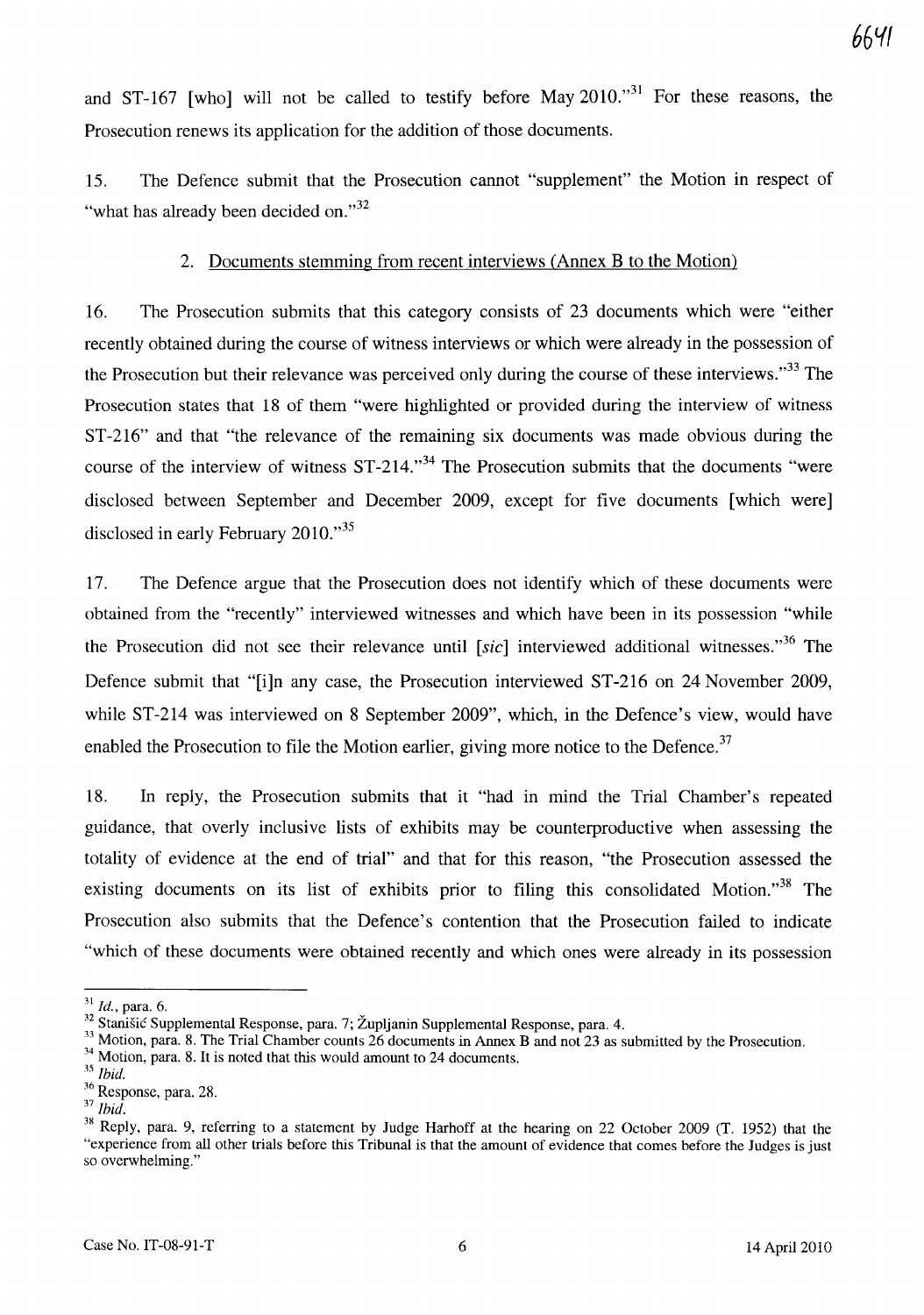[...] is not relevant consideration for the determination of the matter".<sup>39</sup> In its view, the "key factor" is that the Prosecution "discovered the majority of these documents when conducting internal searches of its databases when preparing for witness interviews. $140$ 

19. The Prosecution states that it amends Annex B in view of the fact that proposed Rule 65 *ter*  nos. 3523 and 3527 are already on the exhibit list and that 3525 and 3536 have already been admitted as P27 and P114. $41$ 

### 3. Intercepts of conversations (Annex C to the Motion)

20. The Prosecution submits that this category "consists of six intercepts, which could be introduced through the evidence of witnesses  $ST-187$  and  $ST-214$ ".<sup>42</sup> The Prosecution states that these documents have been in its possession and that a further review revealed their relevance and importance to the case.<sup>43</sup> According to the Prosecution, five of these documents were disclosed to the Defence "several years ago" and one of them, Rule 65 *ter* no. 3544 was disclosed in September 2009.<sup>44</sup> In the Prosecution's view, the Defence cannot, therefore, "be disadvantaged by the addition of these documents."<sup>45</sup>

21. The Defence repeats its objection as set out in a previous motion concerning intercepts and submits that "arguments regarding ST-214 are the same [as those proffered in response to the Prosecution's application regarding the Annex B documents]. $1^{46}$  The Defence also states that as ST187 was interviewed in 2004, "the Prosecution, once again, seeks to add documents on the eve of his testimony in this trial." $47$ 

22. **In** reply, the Prosecution states with regard to ST187 that "[t]he five intercepts were originally withdrawn from the list prior to the Prosecution's decision to add witness ST -187 to its witness list on 8 June 2009" and that "[a] review of the material related to this witness in

 $<sup>7</sup>$  Response, para. 29.</sup>

6640

*<sup>39</sup> Id.,* para 10.

*<sup>40</sup> Ibid.,* where the Prosecution also argues that "[t]hese documents will assist the Trial Chamber in understanding the evidence of the witness in relation to topics such as the perpetrators of crimes who were members of the RSMUP, awareness of the RSMUP leadership of the participation of policemen in crimes, material capacity by the leaders to take measures against perpetrators, absence of any measures taken against Serb perpetrators or members of the RSMUP, measures taken only against non-Serbs".

 $^{1}$  Reply, para. 11.

<sup>42</sup> Motion, para. 9.

*<sup>43</sup> Ibid.* 

*<sup>44</sup> Ibid.* 

<sup>45</sup>*Ibid.* 

<sup>&</sup>lt;sup>46</sup> Response, para. 29, where the Defence refers to its Motion for exclusion of records of intercepts of conversations, with Annex A, 15 Oct 2009.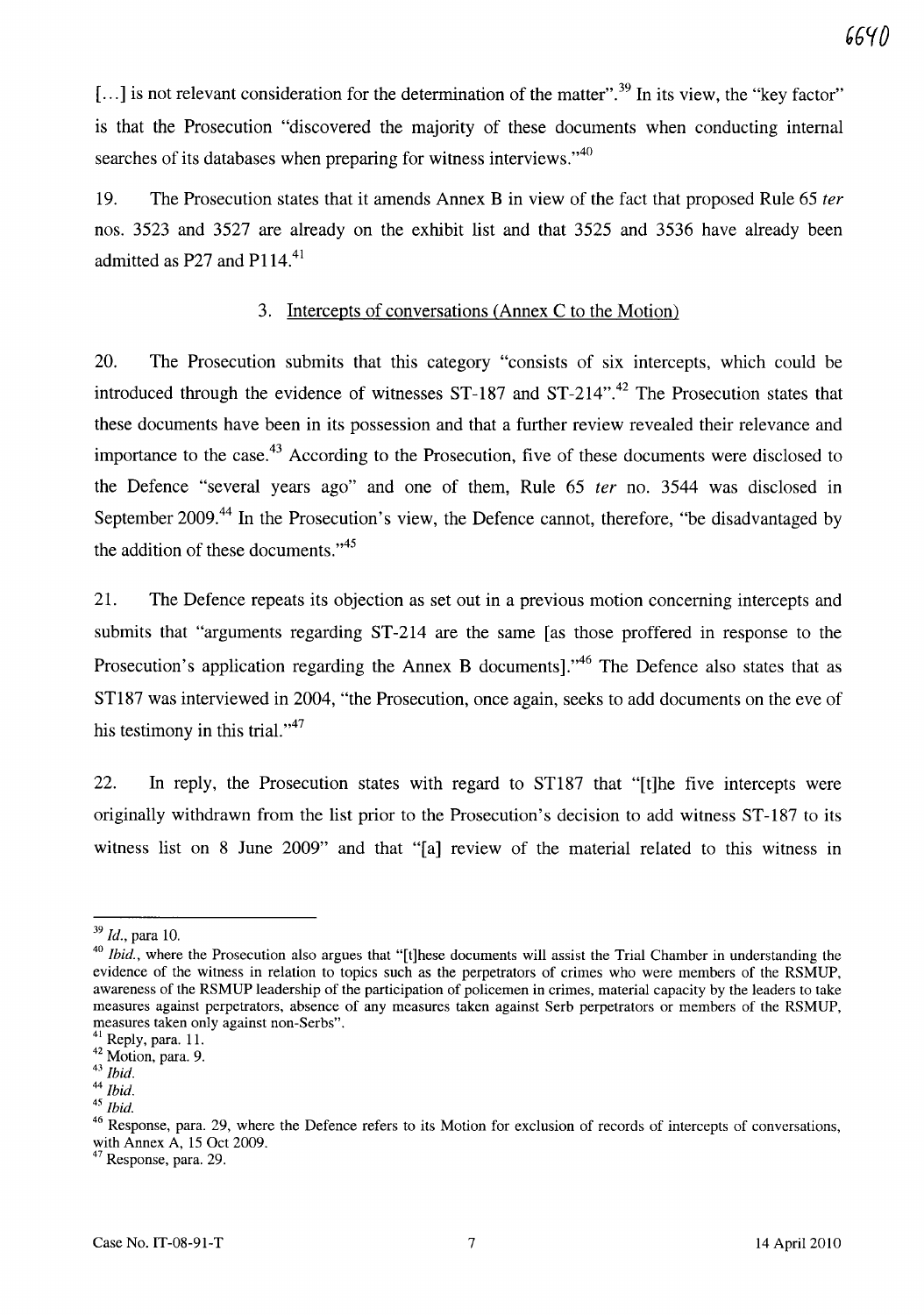preparation for his testimony highlighted their relevance.<sup>48</sup> It further states that ST187 "will be testifying at the end of the month of March" and that "[ w ]ith regards to the document related to ST-214, arguments expressed in [response to the Prosecution's application regarding the Annex B documents] equally apply to proposed 65ter 3544.<sup>149</sup>

#### 4. "Milos" documents

23. The Prosecution submits that these documents are subject of a pending motion for admission of the testimony of ST182 pursuant to Rule 92 *ter* and that it has included these documents in the Motion "in the event the Trial Chamber denies the Prosecution's motion [...] to facilitate their use during the witness' testimony. $^{550}$ 

24. The Defence submits that as ST182 was interviewed by the Prosecution on 1 April 2009 it "should have evaluated his evidence and accompanying documents from previous trials prior to filing its Pre-Trial Brief". $51$ 

### 5. Recently received or re-evaluated documents (Annex D to the Motion)<sup>52</sup>

25. The Prosecution submits that the 28 documents in this category "were either obtained in recent months, or have been in the possession of the Prosecution but only recently has their relevance become apparent. $153$  It states that 15 documents in this category were disclosed between September and December 2009 and that the remaining documents were disclosed in early February 2010.<sup>54</sup> The Prosecution states that the documents consist "mainly of RSMUP dispatches, decisions, memos and letters emanating from various police stations (SJB), regional centres (CSB) and RSMUP headquarters".<sup>55</sup> The documents also include photographs which, the Prosecution argues, "will support the evidence of upcoming witnesses describing crime scenes and locations listed in the Indictment."<sup>56</sup>

<sup>48</sup> Reply, para. 13.

<sup>49</sup>*Ibid.* 

<sup>50</sup> Motion, para. 10, referring to Prosecution's motion for admission of evidence of witness ST-182 pursuant Rule 92 fer, with confidential annexes, confidential, 15 Jan 2010. The Trial Chamber notes that the documents under this category are not listed at the annexes to the Motion.

S) Response, para. 30.

 $52$  The Trial Chamber recalls that by its First Oral Ruling it allowed the Prosecution to amend its Rule 65 ter exhibit list in respect to three documents within this category. i.e. proposed Rule 65 ter Nos. 3563, 3565 and 3569.

<sup>&</sup>lt;sup>53</sup> Motion, para. 11.

S4 Motion, para. 12.

<sup>55</sup>*Ibid.* 

<sup>56</sup>*Ibid.*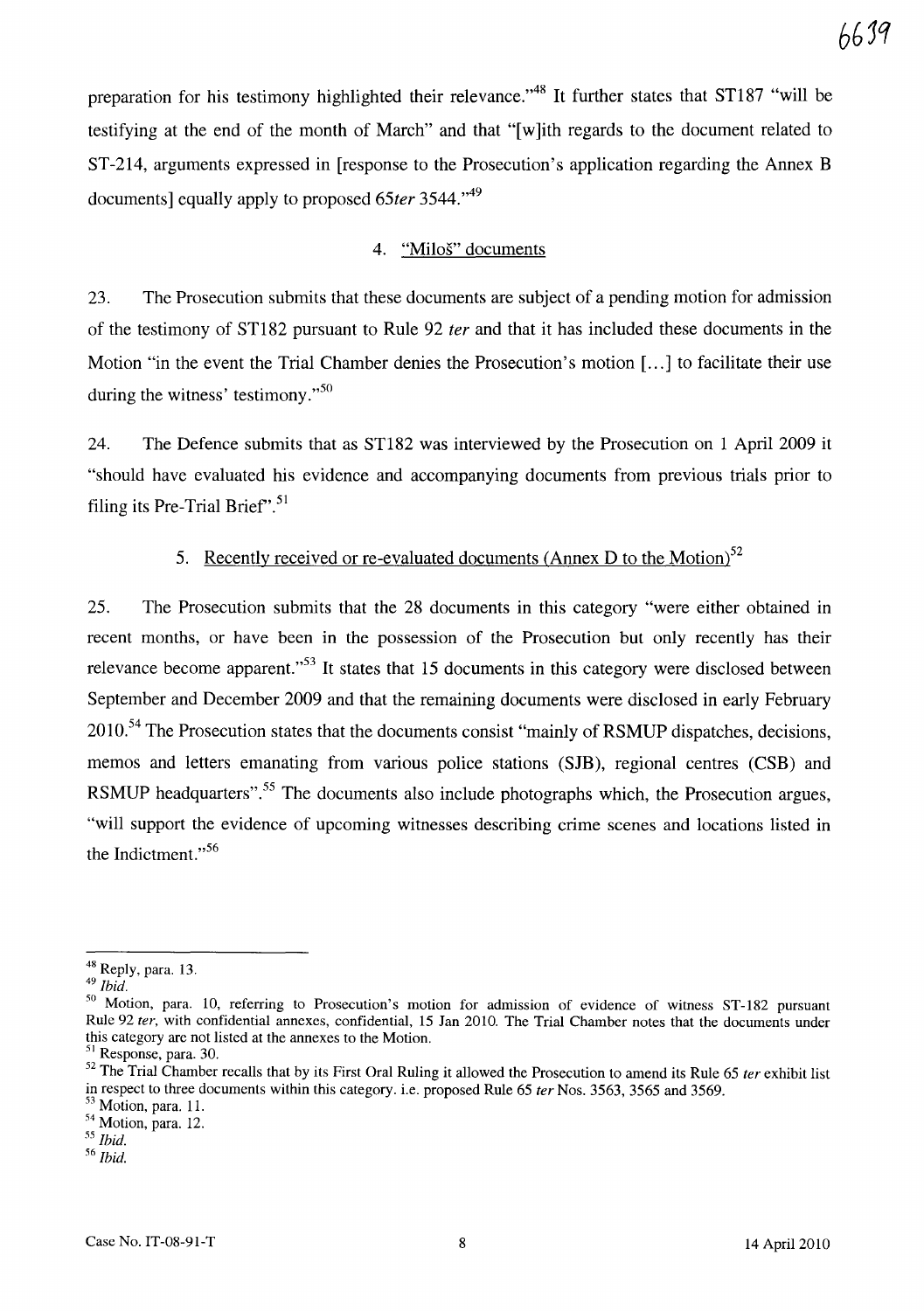26. The Prosecution makes specific submission with regard to two documents in this category that "were referred to during the testimony of witness ST-200".57 Rule 65 *ter* no. 10273, which is "a video of the barricades incident in March 1992 in Sarajevo", was marked for identification as exhibit no. P980 pending a motion by the Prosecution to add it to the exhibit list.<sup>58</sup> The Prosecution submits that the relevance of this video "became clear during the proofing session of the witness."<sup>59</sup> The second document, Rule 65 *ter* no. 3573, is an article in the Oslobodenje newspaper dated 14 October 1990, which was referred to during the testimony of ST200 in relation to the creation of the Serbian National Council and in response to the Defence's cross-examination relating to the SDA's alleged setting up of a National Defence Council.<sup>60</sup> The Prosecution submits that "this issue was never raised in any of the Defence filings" and that the document will assist the Trial Chamber.<sup>61</sup>

27. The Defence states that "[0 ]nce again the prosecution did not differentiate which documents are recently obtained and which are recently re-evaluated."<sup>62</sup>

28. In reply, the Prosecution submits that this category "was in fact envisaged to avoid filing further motions on a witness by witness scenario".<sup>63</sup> It argues that "[w]ith the exception of documents related to the municipality of Vlasenica, the Prosecution does not expect to use these documents before the month of April."<sup>64</sup> The Prosecution states that it amends Annex D of the Motion to reflect the fact that Rule 65 *ter* no. 3566 is on the Prosecution's exhibit list.<sup>65</sup>

## 6. Previously withdrawn documents (Annex E to the Motion)

29. The Prosecution submits that this category consists of 11 documents that were previously on the Prosecution's Rule 65 *ter* exhibit list filed with the pre-trial brief filed against the Mico Stanisic on 16 February 2007 but which were "excised in the 21 *May 2008 Motion,* prior to the arrest and transfer of the Accused Župljanin and prior to the joinder of the cases".<sup>66</sup> It argues that it has determined upon review of the documents that they are "clearly relevant and significant and should be reinstated on the 65*ter* list.<sup>,67</sup> The Prosecution submits that the documents were disclosed to the

<sup>57</sup> Motion, para. 13.

*<sup>58</sup> Ibid.* 

<sup>59</sup>*Ibid.* 

<sup>60</sup>*Ibid.* 

<sup>61</sup>*Ibid.* 

<sup>62</sup> Response, para. 31.  $63$  Reply, para. 14.

<sup>64</sup>*Ibid.* 

*<sup>65</sup> Id.,* para. 15.

<sup>66</sup> Motion, para. 14 (italics in the original).

*<sup>67</sup> Ibid.*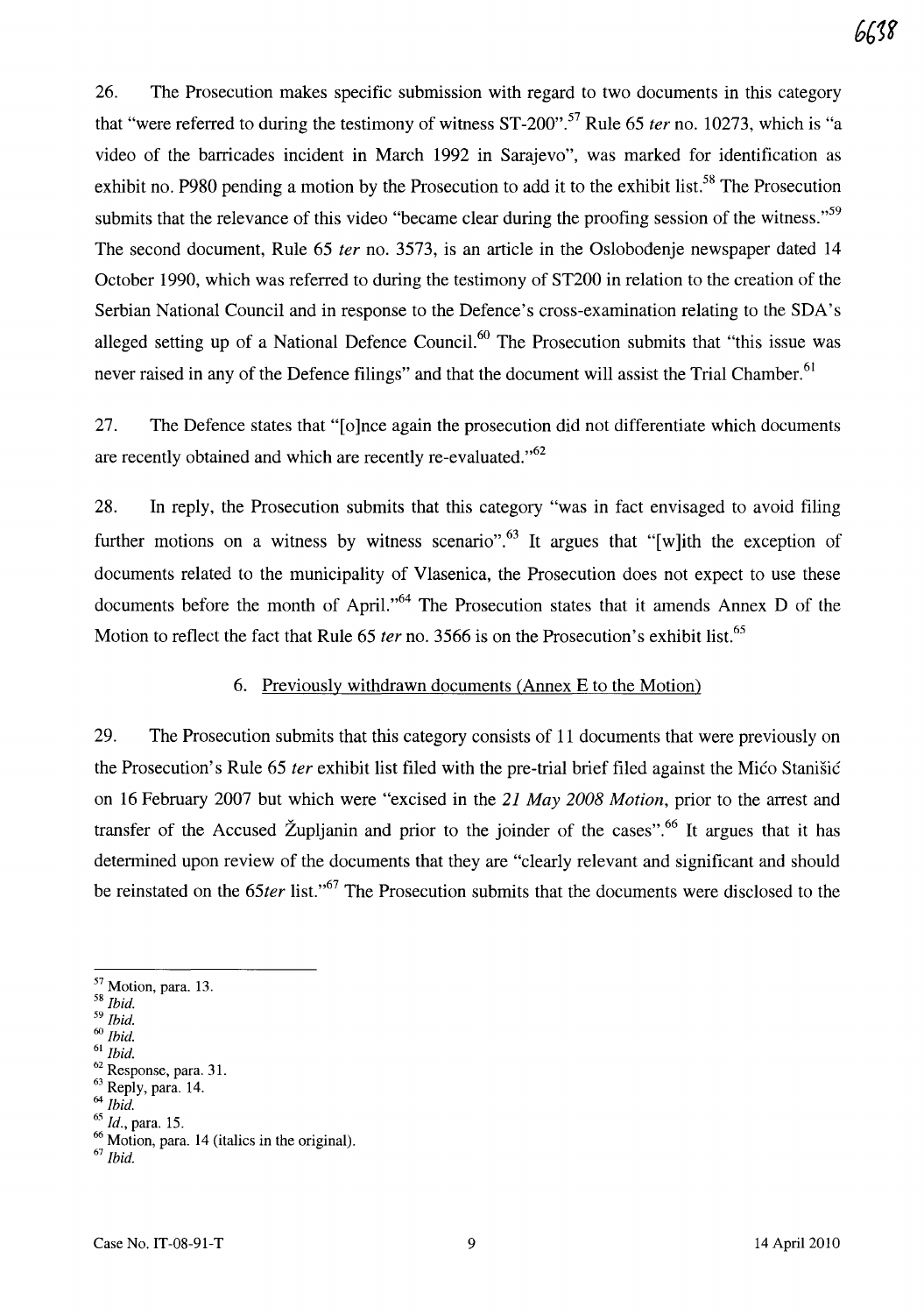Defence "at the latest by 16 February 2007" and argues that "the reinstatement of these documents will therefore cause no prejudice."<sup>68</sup>

30. The Defence submits that the Prosecution's request to reinstate these documents confirms the Defence submission that "the Prosecution keeps re-evaluating its case and tailors it depending on evidence heard in court". 69

31. In reply, the Prosecution states that the Defence "provides a generic objection, without an indication of any prejudice suffered in reinstating documents that were previously removed from the 65ter list.<sup>70</sup> It states that it amends Annex E to the Motion to reflect the fact that Rule 65 *ter* nos. 237 and 1868 have been admitted into evidence as exhibits 1D64 and P796.<sup>71</sup>

### 7. Technical matters (Annex F to the Motion)

32. The Prosecution states that this category consists of two documents.<sup>72</sup> The Prosecution states that Rule 65 *fer* no. 1929 "was previously withdrawn as it appeared to be a duplicate [but] further verification showed that it is in fact the cover letter for *65ter* 325 and for this reason, *65ter 1929*  will not be reinstated but will be merged with 65*ter* 325."<sup>73</sup> With respect to Rule 65 *ter* 1647, the Prosecution states that it "was previously withdrawn as it appeared to be a duplicate of *65ter 84"*  but that "[o]n second review, it is clear that *65ter* 84 is a government decision relating to the state of an imminent threat of war, whereas *65ter* 1647 is the implementation of the government's decision by the Minister of Defence Bogdan Subotic."<sup>74</sup> The Prosecution accordingly seeks to reinstate Rule 65 *ter 1647.<sup>75</sup>*

33. The Defence points out that Rule 65 *ter* no. 1647 "is exhibited as 1D170."<sup>76</sup> The Defence does not make any submission in respect of Rule 65 *ter* no. 1929.

34. In reply, the Prosecution states that it amends Annex F to the Motion to reflect the fact that Rule 65 *ter* no. 1647 has been admitted into evidence as exhibit 1D170.<sup>77</sup>

*<sup>68</sup> Ibid.* 

<sup>69</sup> Response, para 32.

<sup>70</sup> Reply, para. 16.

<sup>71</sup>*Ibid.* 

<sup>72</sup> Motion, para. 15. The Trial Chamber notes that Annex F includes only one document with Rule 65 *ter* no. 1647.

<sup>73</sup> Motion, para. 15.

*<sup>74</sup>*Id., para. 16.

<sup>75</sup>*Ibid.* 

<sup>76</sup> Response, para. 33.

 $77$  Reply, para. 17.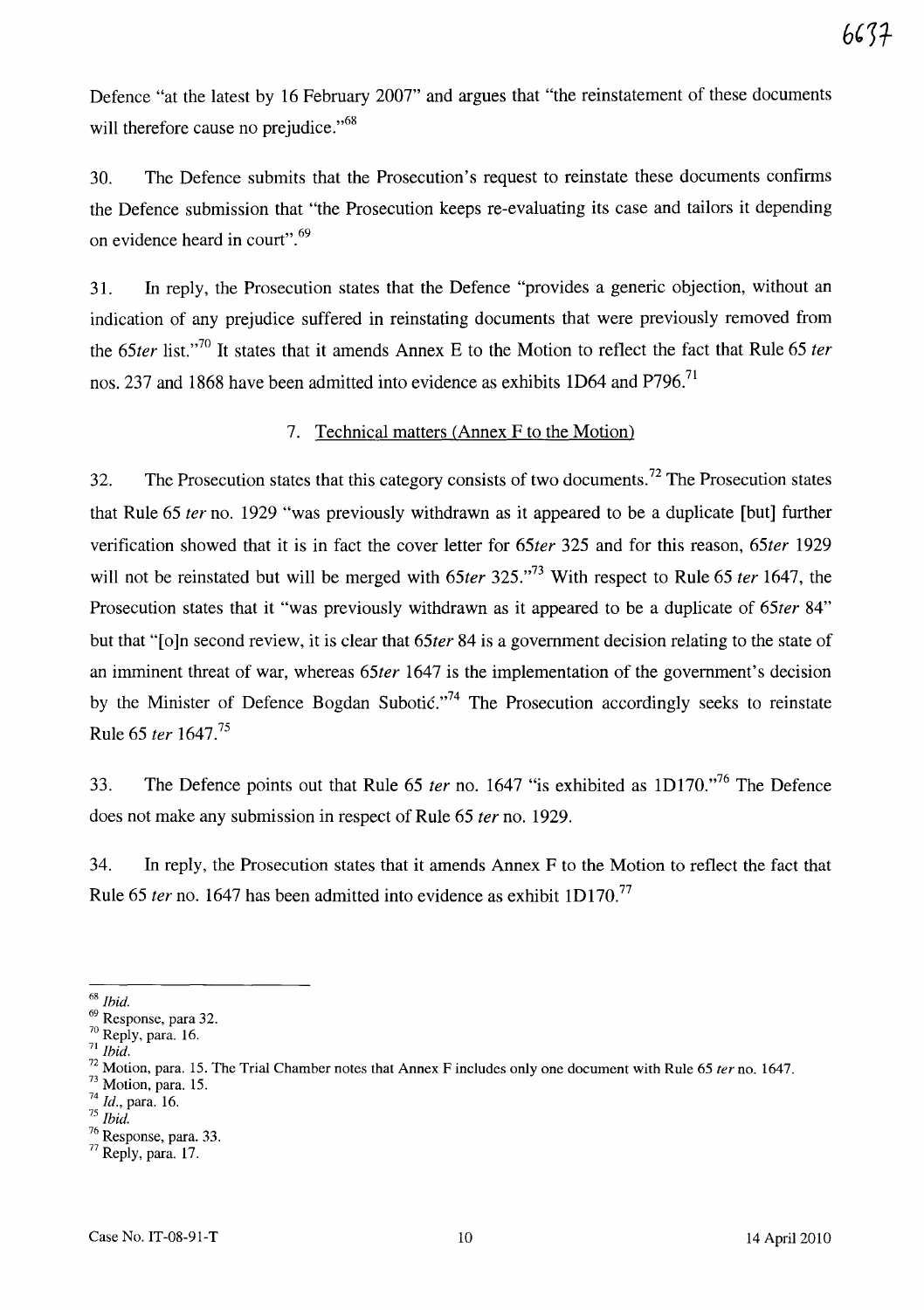#### 8. Documents sought to be withdrawn from the Rule 65 fer exhibit list (Annex G to the Motion)

35. The Prosecution seeks leave to remove from its Rule 65 ter exhibit list "109 documents it considers to have only marginal relevance to the issues in this trial".<sup>78</sup>

36. The Defence notes that 20 of the documents are requested to be withdrawn "due to the fact that they are already on the 65ter exhibit list, albeit under different 65ter numbers. $\frac{779}{10}$  The Defence additionally identifies 16 documents that have already been exhibited and classifies 14 documents as "already withdrawn" by the Prosecution.<sup>80</sup>

37. In reply, the Prosecution states that it amends Annex G to address the discrepancies noted by the Defence.<sup>81</sup> The Prosecution states that the 16 documents already exhibited "were recently admitted through witness ST-92 and that the Registry's internal memorandum confirming their admission had not been distributed [which] led to an internal oversight". The Prosecution, therefore, does not request their withdrawal.<sup>82</sup> The Prosecution further states that the "14 documents which were already withdrawn by a previous motion [...] are now removed from the amended version of *Annex G.*<sup>83</sup>

# **Ill. APPLICABLE LAW AND DISCUSSION**

38. The Trial Chamber will, in the exercise of its discretion, assess if it is in the interests of justice to grant the Motion.<sup>84</sup> The Trial Chamber will carefully balance any amendment of the exhibit list with an adequate protection of the rights of the accused.<sup>85</sup> In so doing, the Trial Chamber must be satisfied, taking into account the specific circumstances of the case, that good cause is shown for amending the exhibit list and that the newly offered material is relevant and of sufficient importance to justify the late addition.<sup>86</sup> The Trial Chamber may also take into account other factors

<sup>86</sup>*Ibid.* 

<sup>78</sup>*Id.,* para. 23.

<sup>79</sup> Response, para. 21. Rule 65 *ter* nos. 418 same as 120; 931 same as 1633; 1598 same as 97; 1621 same as 1229; 1622 same as 1230; 1624 same as 1231; 1625 same as 1232; 1626 same as 1236; 1627 same as 1238; 1628 same as 1243; 1629 same as 1245; 1631 same as 1247; 1632 same as 930; 1636 same as 1257; 1829 same as 49; 2476 same as 1589; 3007 same as 823; 3157 same as 3113; 3179 same as 2572 and 3381 same as 283. 80 <sup>R</sup>esponse, Annex A, p. 3

<sup>81</sup> Reply, para. 18.

*<sup>82</sup> Ibid.* 

<sup>83</sup>*Ibid* (italics in the original).

<sup>84</sup> Prosecutor v. Popović et al., Case No. IT-05-88-AR73.1, Decision on appeals against decision admitting material related to Borovcanin's questioning, 14 Dec 2007, para. 37; *Prosecutor v. Lukic and Lukic,* Case No. *IT-98-32/1-T,*  Decision on Prosecution second motion to amend Rule 65 *ter* exhibit list, 11 Sep 2008, para. 10 *("Lukic* Decision"). 85 *Ibid.*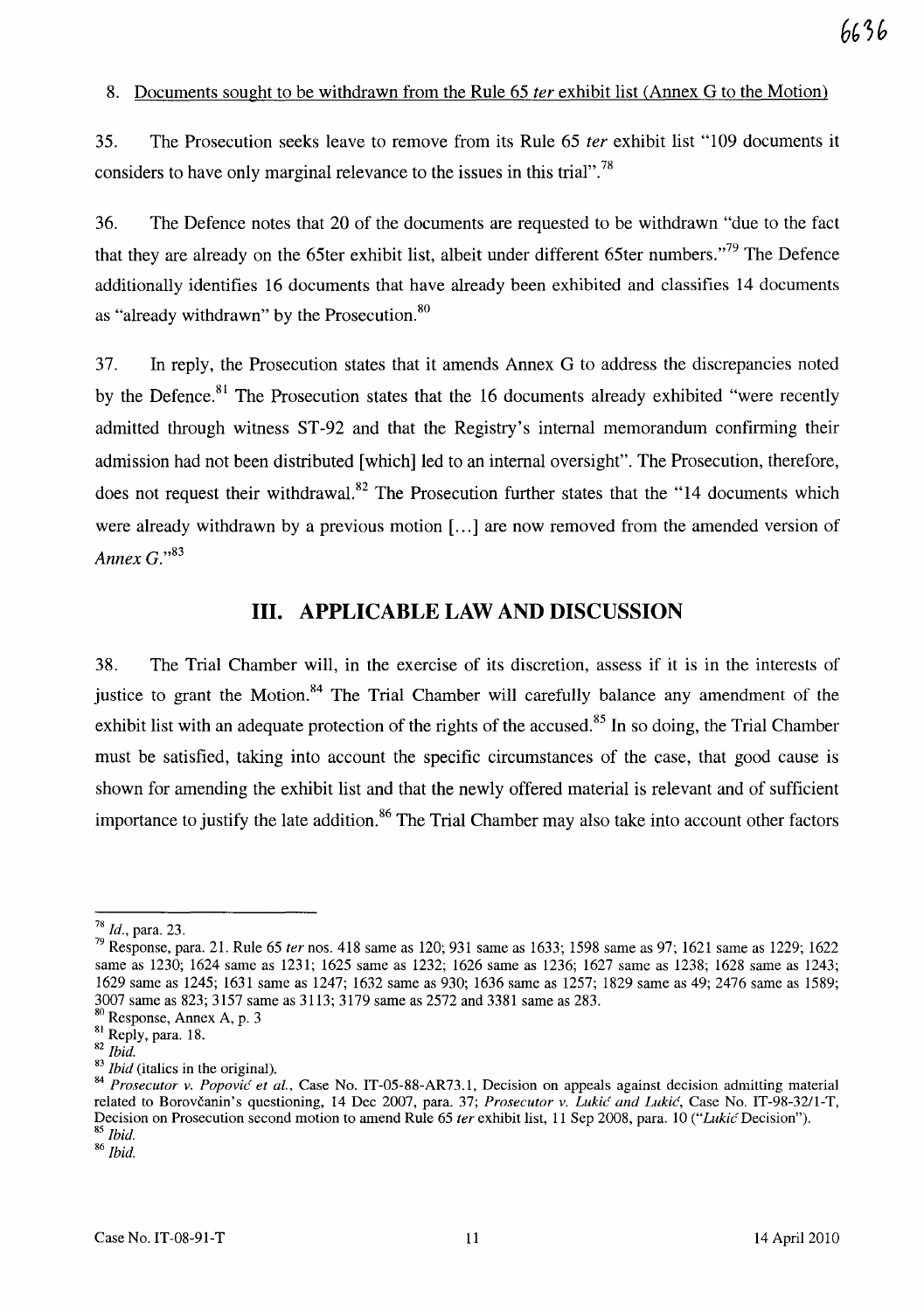which speak in favour or against amending the exhibit list,  $87$  including whether the moving party has exercised due diligence in identifying at the earliest opportunity the documents that it seeks to add to its exhibit list<sup>88</sup> and whether the Defence would suffer undue prejudice as a result of the amendment of the exhibit list.<sup>89</sup>

39. The Defence argues that repeated amendments of the Rule 65 *ter* exhibit list "raises issues of compliance with human rights standards of fairness" and that "[a]mendments of the 65ter list can only be exceptions".<sup>90</sup> The Trial Chamber does not agree with this submission. The jurisprudence is clear that amendments of the exhibit list are permitted provided that the Trial Chamber finds that it would be in the interest of justice, as set out above, to grant the late addition.<sup>91</sup>

40. The Prosecution argues that as the Defence has not identified "any specific prejudice as a result of the addition of these documents [ ... ] the Trial Chamber should find that the interests of justice call for granting the Prosecution's Motion.<sup>92</sup> The Trial Chamber disagrees; the fact that the Defence has not identified any undue prejudice does not relieve the Prosecution from showing why it would be in the interest of justice to grant its late request to amend the exhibit.

41. The Prosecution submits that it has reviewed "the body of documentary evidence it seeks to produce into evidence, as the case progressed and as the Accused reveal or clarify the nature of their defence."<sup>93</sup> However, the Prosecution did not indicate what triggered its review of "the body" of documentary evidence" or which aspects of the Accused's defence that have been 'revealed' or 'clarified'. The Trial Chamber finds that such a generic submission does not support the Prosecution's request to amend the exhibit list.

42. The Trial Chamber has identified several discrepancies regarding the number and status of documents subject of the Motion.<sup>94</sup> While, to use the Prosecution's expression, "clerical errors",  $95$ may occur, the Trial Chamber reminds the Prosecution to exercise diligence in making submissions on technical matters to ensure a complete and correct record.

<sup>87</sup>*Lukic* Decision para. 10; *Prosecutor* v. *Popovic et aI.,* Case No. IT-05-88-T, Decision on Prosecution's motion for leave to amend Rule 65 *ter* witness list and exhibit list, confidential, 6 Dec 2006, p. 7 *("Popovic* Decision").

<sup>88</sup>*Prosecutor* v. *Prlic et aI,* Case No. IT-04-81-T, Decision on motion to amend witness and exhibit list, 16 Jan 2008, p.6 *("Prlic* Decision").

<sup>&</sup>lt;sup>9</sup> Lukić Decision para. 12; *Popović* Decision p. 8; *Prlić* Decision, p. 5.

<sup>90</sup> Response, para. 23.

<sup>&</sup>lt;sup>91</sup> Prosecutor v. Stanišić and Simatovic, Case No. IT-03-69-PT, Decision on fifth, sixth, seventh and eight Prosecution's motions for leave to amend its Rule 65 *ter* exhibit list, 24 Apr 2009, paras 23-25.<br><sup>92</sup> Reply, para. 8.

<sup>&</sup>lt;sup>93</sup> Reply, para. 5.

<sup>&</sup>lt;sup>94</sup> See supra fn. 1,2, 33, 34, 72 and infra paras 55-58.

 $95$  Reply, para. 1.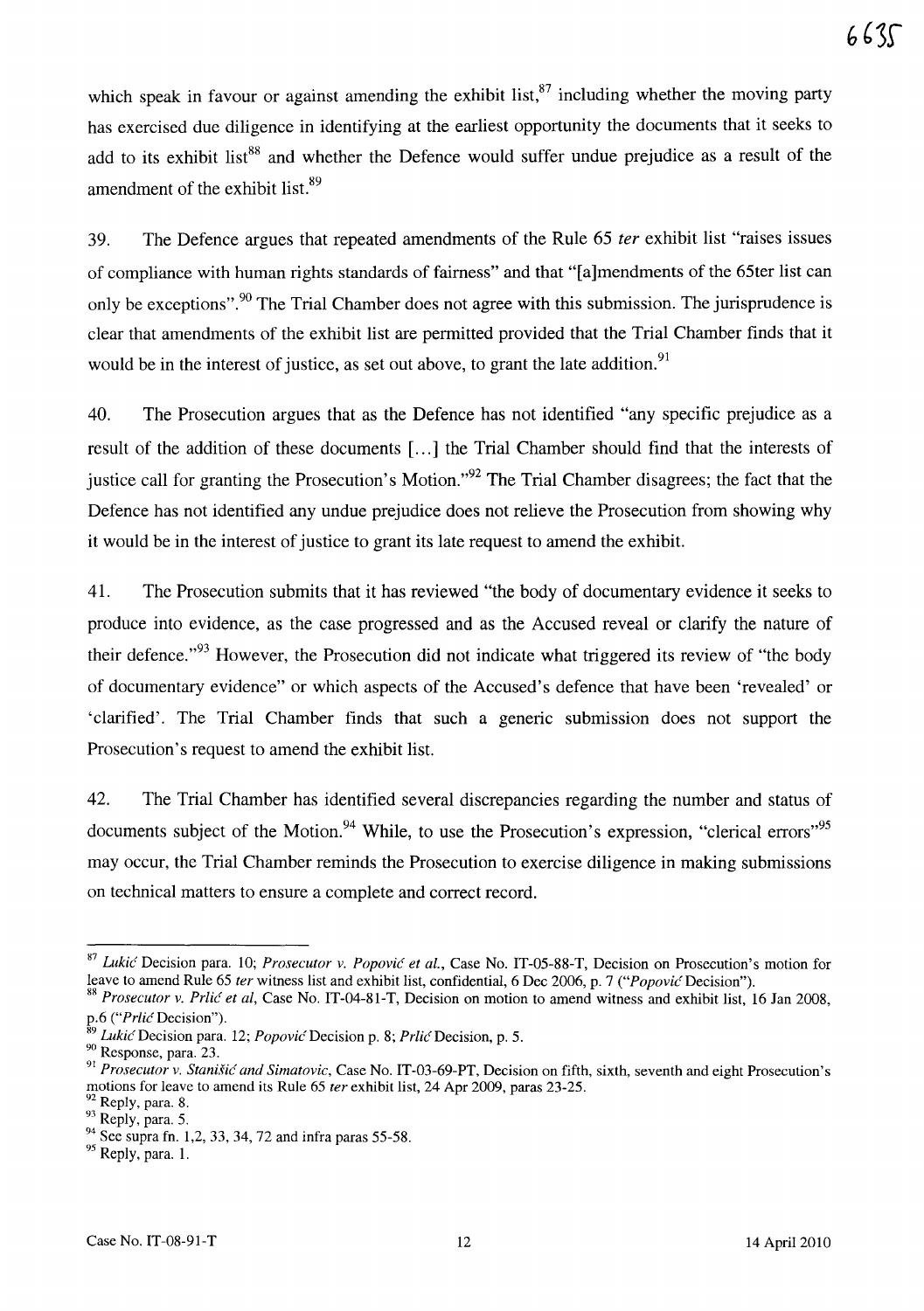43. The Prosecution states that it took into account the 8 May 2008 Invitation in exercising "restraint when compiling its original 65ter list".<sup>96</sup> The Trial Chamber recalls that the purpose of the 8 May Invitation was to "reduc[e] the scope of the Indictment by at least one third"<sup>97</sup> but not to reduce the Prosecution's exhibit list. The Trial Chamber is not persuaded that this invitation would have any constraining effect on the Prosecution's exhibit list. It is recalled that Rule 65 ter(E)(iii) requires the Prosecution to include on its list the "exhibits the Prosecutor intends to offer". Given the reasons of fair notice to the Defence of the Prosecution's case, which underlie this provision, the Trial Chamber cannot see that the Prosecution would be prevented from, or even encouraged, to provide as streamlined an exhibit list as possible. For these reasons, the Trial Chamber holds that the Prosecution's compliance with the 8 May 2008 Invitation does not constitute good cause to grant the Motion.

44. The Trial Chamber will now turn to each category of documents:

45. By the First Oral Decision, the Trial Chamber denied the Motion in respect of 20 documents relating to communications within the RSMUP (Annex A to the Motion), which are subject of the Motion and Second Supplemental Motion.<sup>98</sup> In the Second Supplemental Motion, the Prosecution repeats the arguments made in the Motion in support of its request. Notwithstanding the Prosecution's view that the First Oral Decision "was not intended to imply permanent exclusion" of the documents,<sup>99</sup> the Trial Chamber has already ruled on the matter finding that the Prosecution "ha[d] neither shown good cause nor due diligence to justify, less than one week before the testimony of  $ST-166$  the addition of the documents."<sup>100</sup> For this reason, the Trial Chamber finds that the mere resubmission of arguments on a matter that has been decided does not merit further consideration and will deny the Second Supplemental Motion.

46. With regard to the category of documents stemming from recent interviews (Annex B to the Motion), the Prosecution submits that it only perceived their relevance while preparing for or conducting the interviews of ST214 and ST216. The Chamber recalls that these witnesses were recently added to the Prosecution's witness list.  $101$  It, therefore, considers that the Prosecution has

*<sup>96</sup> Id.,* para. 5 referring to *Prosecutor* v. *Mica Stanisic,* Case No. IT-04-79-PT, Interim decision on Prosecution's motion and supplement for leave to amend the indictment, confidential, 4 Apr 2008 and *Prosecutor v. Mico Stanišić*, Case No. IT-04-79-PT, Invitation pursuant to Rule 73 *bis(D),* 8 May 2008., 97 8 May 2008 Invitation, p. 3.

<sup>98</sup> Annex A of the Motion lists 21 documents. As highlighted by the Trial Chamber in its First Oral Decision one of these documents, Rule 65 *ter* 3507, had already been admitted into evidence as P395.

 $\mu$  Reply, para. 5. <sup>100</sup> Hearing, 25 Feb 2010, T.6858.

<sup>&</sup>lt;sup>101</sup> Decision granting Prosecution's motion to add ST216 to its Rule 65 *ter* witness list, 29 Jan 2010 ("29 Jan 2010 Decision") and Decision on Prosecution's further submission on the substitution of witnesses ST188 and ST194, 25 Feb 2010 ("25 Feb 2010 Decision").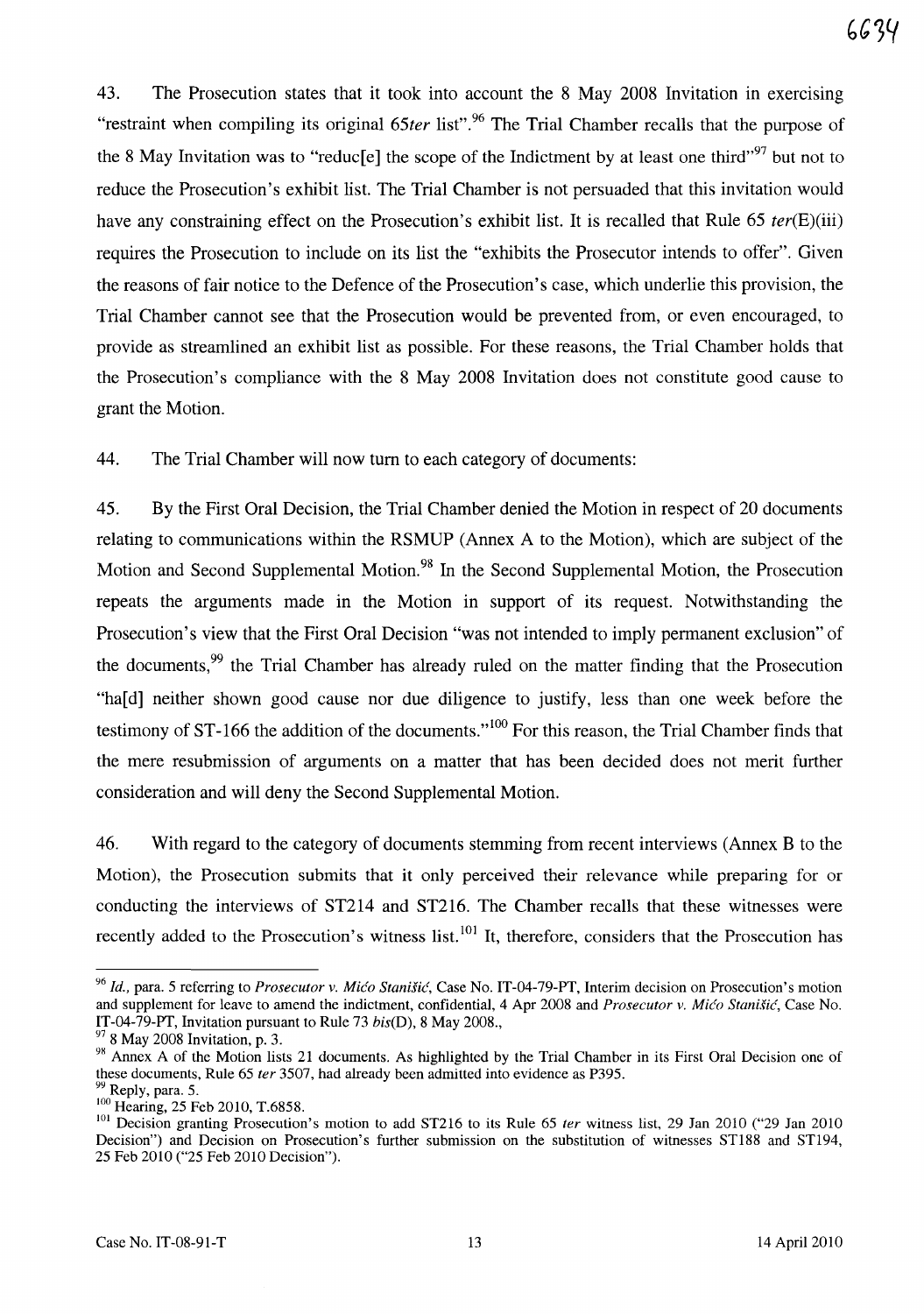shown good cause in respect of its request to add the documents listed in Annex B to its exhibit list. The Trial Chamber is satisfied that these documents are *prima facie* relevant and sufficiently important and will grant the Motion in this respect. The Trial Chamber recalls that it has previously decided that ST214 may only be called to testify towards the end of the Prosecution's case-in-chief and that ST216 may only be called after 31 March 2010.<sup>102</sup> It will order that the Prosecution may not use these documents in court until ST214 or ST216 takes the stand and considers that this will mitigate any potential undue prejudice arising from the late addition of these documents to the Prosecution's exhibit list.

47. With regard to the category of intercepts of conversations (Annex C to the Motion), the Trial Chamber considers the fact that the Prosecution may have disclosed documents to the Defence "several years ago" to be insufficient, in itself, to establish good cause. This category consists of six intercepted conversations. In respect of the five intercepts related to ST187, Rule 65 *ter* no. 1991, 1989, 1425 and 1067, and 1064,  $103$  the Trial Chamber holds that the Prosecution ought to have included these intercepts on its exhibit list filed on 8 June 2009. The Prosecution does not specify what triggered a need for a further review beyond stating that the relevance of five of the intercepts was "highlighted" when the Prosecution began preparing for the testimony of ST187. This is insufficient to establish good cause for the late request to amend the exhibit list in this respect. With regard to the remaining intercept, Rule 65 *ter* no. 3544, the Prosecution states that it is "related to  $ST214"$ .<sup>104</sup> However, the Trial Chamber notes that  $ST192$ , who has been on the Prosecution witness list since 8 June 2009, is a participant in the intercepted communication. It seems that this fact should have prompted the Prosecution to include the intercept on its exhibit list. For these reasons, the Trial Chamber finds that the Prosecution has not shown good cause for its request and will, therefore, deny the Motion in respect of this category.

48. Similarly, with regard to the "Milos" documents, which the Prosecution intends to use during the testimony of ST182, the Trial Chamber notes that ST182 has been on the Prosecution's witness list since 8 June 2009. The Prosecution does not provide any reason as to why it only now seeks to add them to the exhibit list. As the Prosecution has failed to show good cause for the late addition, the Trial Chamber will deny the Motion in this respect.

49. With regard to the category of recently received or re-evaluated documents (Annex D to the Motion), the Prosecution only gives detailed reasons in support of the late addition of two

<sup>&</sup>lt;sup>102</sup> 25 Feb 2010 Decision, p. 6 and 29 Jan 2010 Decision, p. 4 respectively.

 $103$  Reply, para. 13 and Annex C.

<sup>&</sup>lt;sup>104</sup> Reply, para. 13.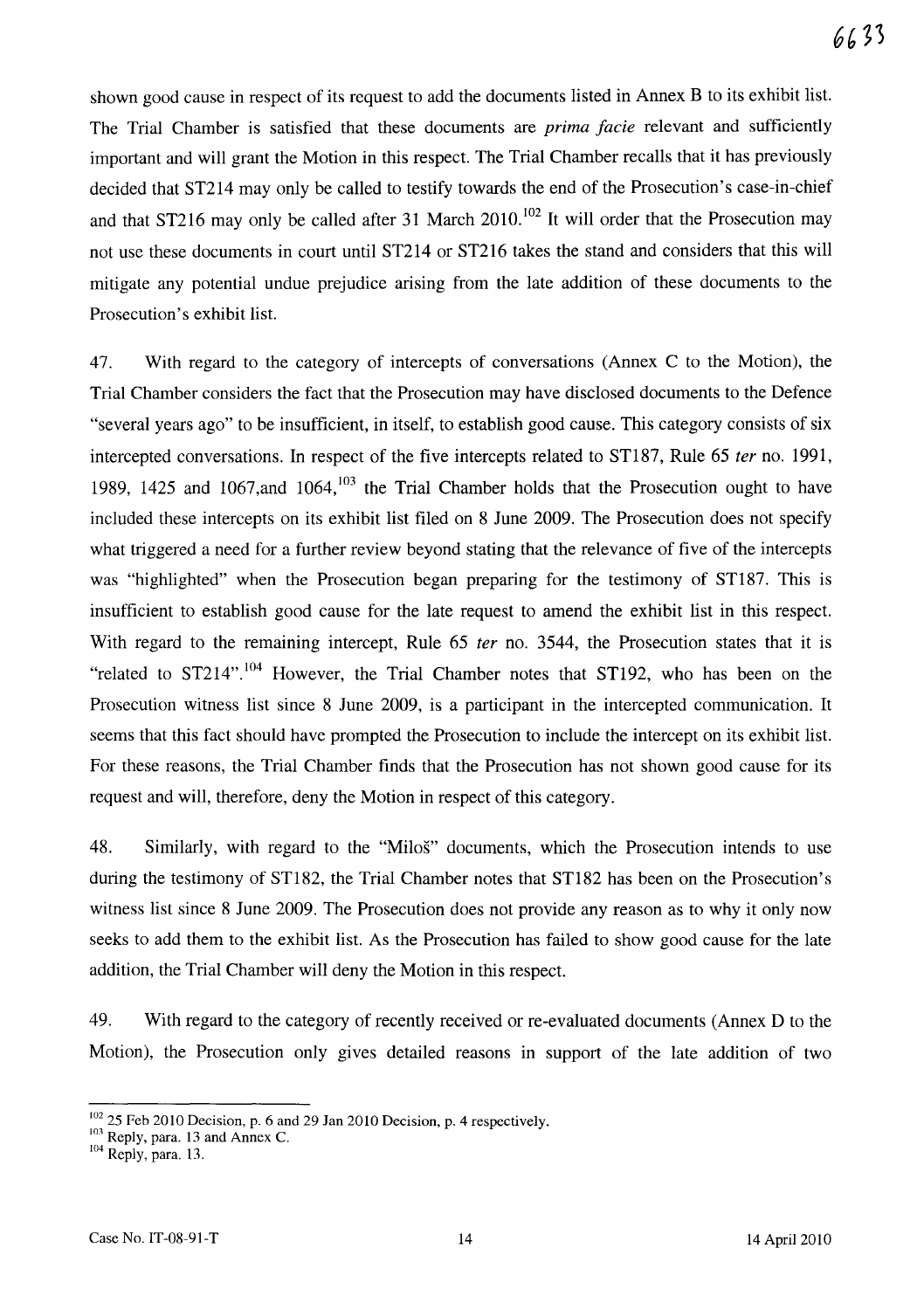documents that were referred to during the testimony of witness ST200: proposed Rule 65 ter no. 10273 and Rule 65 fer no. 3573.

50. In respect of proposed Rule 65 ter no. 10273, "a video of the barricades incident in March 1992 in Sarajevo", the Prosecution states that its relevance became clear during the proofing session of ST200. However, the Trial Chamber notes that the Rule 65 ter summary of witness ST200, filed on 8 June 2009, specifically provides that the witness "was present at meetings in the Delegates Club of the Assembly and the Holiday Inn attended by Rajko Dukic and other members of the Bosnian Serb leadership, when the barricades were erected in Sarajevo in March 1992."<sup>105</sup> In the Trial Chamber's opinion, this should have prompted the Prosecution to include the document on its Rule 65 ter list. The Prosecution has therefore failed to establish good cause and the Trial Chamber will deny the Motion in this respect.

51. The content of proposed Rule 65 ter no. 3573, an article in the Oslobodenje newspaper, was discussed in court on 17 February 2010.<sup>106</sup> The Prosecution argues that this document will assist in clarifying the issue of "the creation of the Serbian National Council" and "the SDA's alleged setting up of a National Defence Council" that the Prosecution claims "was never raised in any of the Defence filings".<sup>107</sup> The Trial Chamber considers that this document may assist in clarifying issues discussed in court. As the Trial Chamber cannot identify any undue prejudice to the Defence arising from the late addition of this document to the Prosecution's exhibit list, it will grant the Motion in this respect.

52. With regard to the remaining 23 documents in this category, the Prosecution does not indicate the reasons for their late addition beyond asserting that they are relevant to the case. The Prosecution does not specify which of the documents were recently received or provide specific dates of their receipt. Nor does the Prosecution provide which of them were re-evaluated or on what basis. As the Prosecution has failed to show good cause, the Trial Chamber will deny the Motion in this respect. This decision will not affect the status of the three documents the Trial Chamber allowed the Prosecution to add to its Rule 65 fer exhibit list by its Second Oral Decision, that is, Rule 65 *ter* Nos. 3563, 3565 and 3569.<sup>108</sup>

<sup>&</sup>lt;sup>105</sup> ST200 Rule 65 ter summary, Prosecution's pre-trial brief, public with confidential appendices, 8 Jun 2009, appendix 4, p. 2136 and Corrigendum to confidential annexes 3 and 4 of the Prosecution's pre-trial brief of 8 June 2009, with confidential annexes, 22 Jun 2009, appendix 4, p. 2590.

<sup>106</sup> Hearing, 17 Feb 2010, T. 6467-6472.

<sup>107</sup> Motion, para. 13.

<sup>&</sup>lt;sup>108</sup> Supra paras 5 and 7.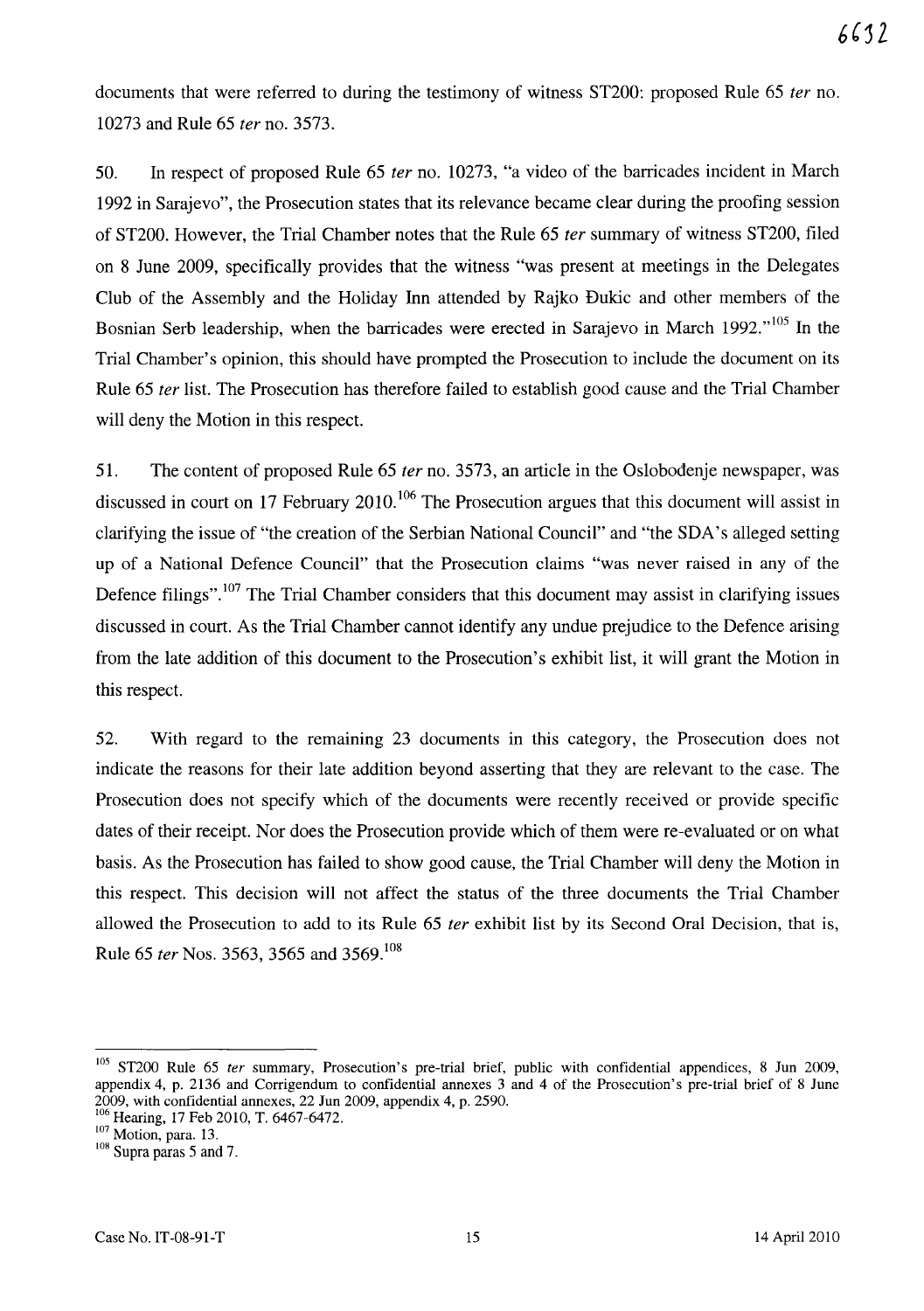53. With regard to the category of previously withdrawn documents (Annex E to the Motion) the Trial Chamber recalls that the fact that a document at some point in the past was on the Prosecution's Rule 65 *ter* exhibit list but was later removed does not *per se* constitute good cause to amend the list. The Trial Chamber notes that the Prosecution does not indicate reasons for the late addition of these documents beyond asserting that they are relevant to the case. As the Prosecution has failed to show good cause, the Trial Chamber will deny the Motion in this respect.

54. With regard to the document with proposed Rule 65 *ter* no. 1929 within the category of technical matters (Annex F to the Motion), the Trial Chamber is of the opinion that the Prosecution has not shown good cause for its late inclusion. However, considering that the document is the cover letter of a report already on the Rule 65 *ter* exhibit list and that the Trial Chamber cannot identify that the Defence would suffer undue prejudice from the late addition of this document, it will grant the Motion in this respect.

55. With regard to the documents the Prosecution seeks to withdraw from its Rule 65 *ter* exhibit list (Annex G of the Motion), the Trial Chamber notes that 19 of the documents the Prosecution seeks to withdraw are duplicates of documents already on the Prosecution's Rule 65 *ter* exhibit list.<sup>109</sup> Given that the Prosecution seeks their withdrawal, not on the basis of the fact that they are duplicates but on the basis of their "marginal relevance to the issues in this trial"<sup>110</sup> the Trial Chamber would have expected the Prosecution to seek the withdrawal not only of the 19 duplicates but also of their corresponding originals. The Trial Chamber will, therefore, seek clarification from the Prosecution in this regard before ruling on the Motion in respect of these documents.

56. The Trial Chamber notes that among the above-mentioned 19 documents, Rule 65 *ter* no. 3381,<sup>111</sup> is a duplicate of Rule 65 *ter* no. 283 as it appears in ecourt. However, Rule 65 *ter* no. 283 in ecourt does not correspond to document Rule 65 *ter* no. 283 on the Prosecution's Rule 65 *ter* exhibit list.<sup>112</sup> The Trial Chamber requests clarification from the Prosecution in that respect.

<sup>&</sup>lt;sup>109</sup> The Defence identifies 20 duplicates in the Response, see supra fn. 79 and Response para. 21. However, the document with Rule 65 *ter* no. 418 does not exist on the Prosecution's Rule 65 *ter* list, therefore that the Trial Chamber counts only 19 duplicates.

 $110$  Motion, para. 23.

III Motion, Annex G, p. 1l. The document is a report of the Ministry of Interior, CSB Banja Luka entitled "List of citizens who have move out and into the area covered by sector", dated May 1993.

<sup>&</sup>lt;sup>112</sup> This document is entitled "Overview of data on the number and ethnic structure of population according to municipalities in the area of the Banja Luka RDB Centre for 1991 and 1995", Prosecution's pre-trial brief, public with confidential appendices, 8 lun 2009, appendix 7, p. 2042.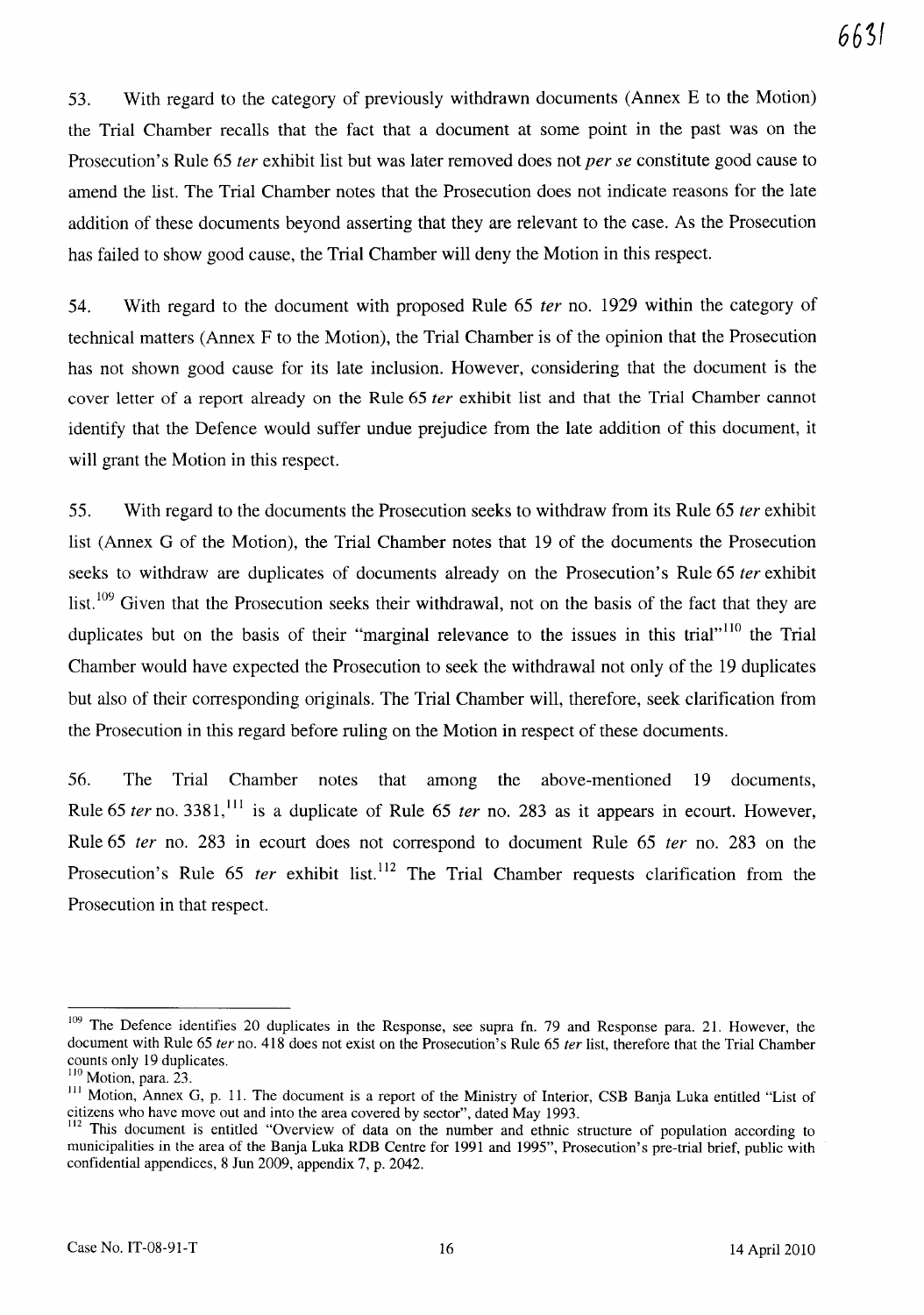57. The Defence have also identified within this category 16 documents that have already been admitted into evidence.<sup>113</sup> In addition, the Trial Chamber also notes that six other documents, Rule 65 *ter* nos. 40, 664, 1516, 1644, 1971, 2693, have also been admitted into evidence. The Chamber notes that three of these documents, Rule 65 *ter* nos. 40, 664 and 1971, were tendered into evidence by the Prosecution after the filing of the Motion, and again reminds the Prosecution to exercise diligence in making submissions on technical matters, such as exhibits.<sup>114</sup>

58. The Defence have identified within this category 14 documents as having been "already withdrawn".<sup>115</sup> However, the Trial Chamber notes that these documents were never part of the Prosecution's Rule 65 *ter* exhibit list filed on 8 June 2009 in the present case.<sup>116</sup> As the Prosecution cannot withdraw documents that are not on its exhibit list, the Trial Chamber will disregard the Motion in this respect.

# **IV. DISPOSITION**

59. Pursuant to Article 20(1) and Article 21(4)(b) of the Statute and Rules 54 and 65 *ter* of the Rules, the Trial Chamber:

**GRANTS** the Prosecution leave to reply;

**GRANTS** the Motion **IN PART;** 

**GRANTS** leave to the Prosecution to add to its Rule 65 *ter* exhibit list the following documents:

<sup>113</sup> Response, Annex A, p. 3. These are Rule 65 *ter* nos. 197, 251, 471, 916, 931, 1587, 1591, 1851, 1874, 1884, 1899,1909, 1923, 1924, 1930 and 2392. Rule 65 *ter* no. 931 is not uploaded into ecourt and is a duplicate of Rule 65 *ter*  no. 1633 that has been admitted into evidence as P427.18.

<sup>114</sup> As P1074, P1094 and P1091 on 15, 18 and 16 March 2010 respectively.

<sup>115</sup> Response, Annex A, p. 3. These are Rule 65 *ter* nos. 240, 314, 315, 460, 473, 585, 1138,1308, 1449, 1657, 1670, 1881, 1961,2306. The Trial Chamber notes that Rule 65 *ter* no. 240 has a duplicate on the Rule 65 *ter* exhibit list of 8 June 2009 i.e. Rule 65 *ter* no. 1660.

<sup>116</sup> Neither Rule 65 *ter* no. 418 is to be found on the Prosecution's Rule 65 *ter* exhibit list in the present case. The Prosecution's request to withdraw, among others, these documents in the case against Mico Stanisic was declared moot by the Trial Chamber, see *supra* paras 1-2.